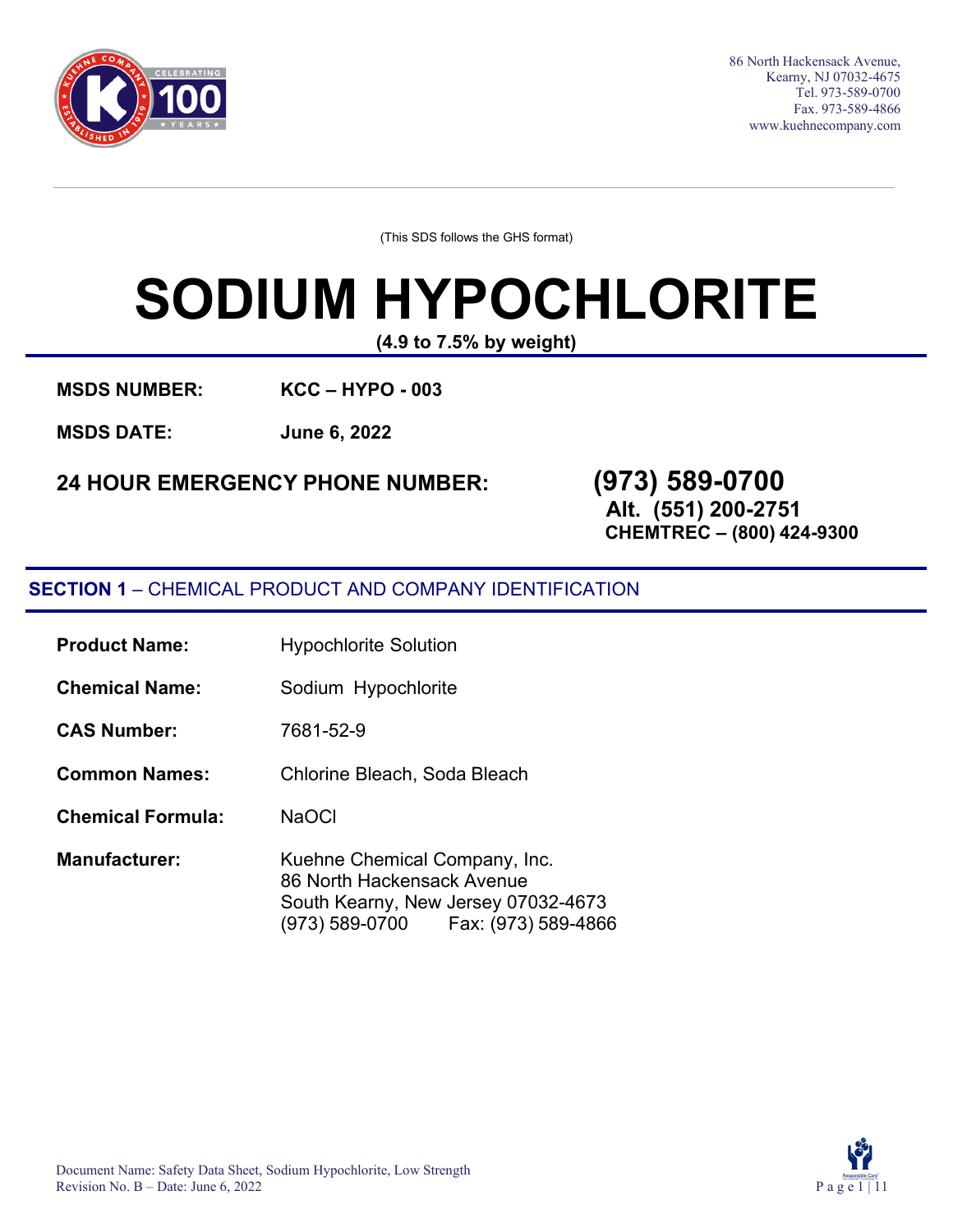#### **SECTION 2** – HAZARD IDENTIFICATION



Based on Nat'l Paint & Coatings Association HMIS system Chemical not listed. Ratings based on NFPAguidelines

#### **Effects of Overexposure**

**Acute:** Inhalation – Inhalation of vapors is irritating to the respiratory system, may cause throat pain, cough and respiratory tract irritation.

> Eyes – May cause serious irritation, burns, and/or corrosion. May cause vision impairment, corneal damage and blurred vision.

Skin – May cause irritation and burns or dermatitis.

Ingestion – Ingestion may cause gastrointestinal tract pain and inflammation, burns and perforation of the esophagus or stomach.

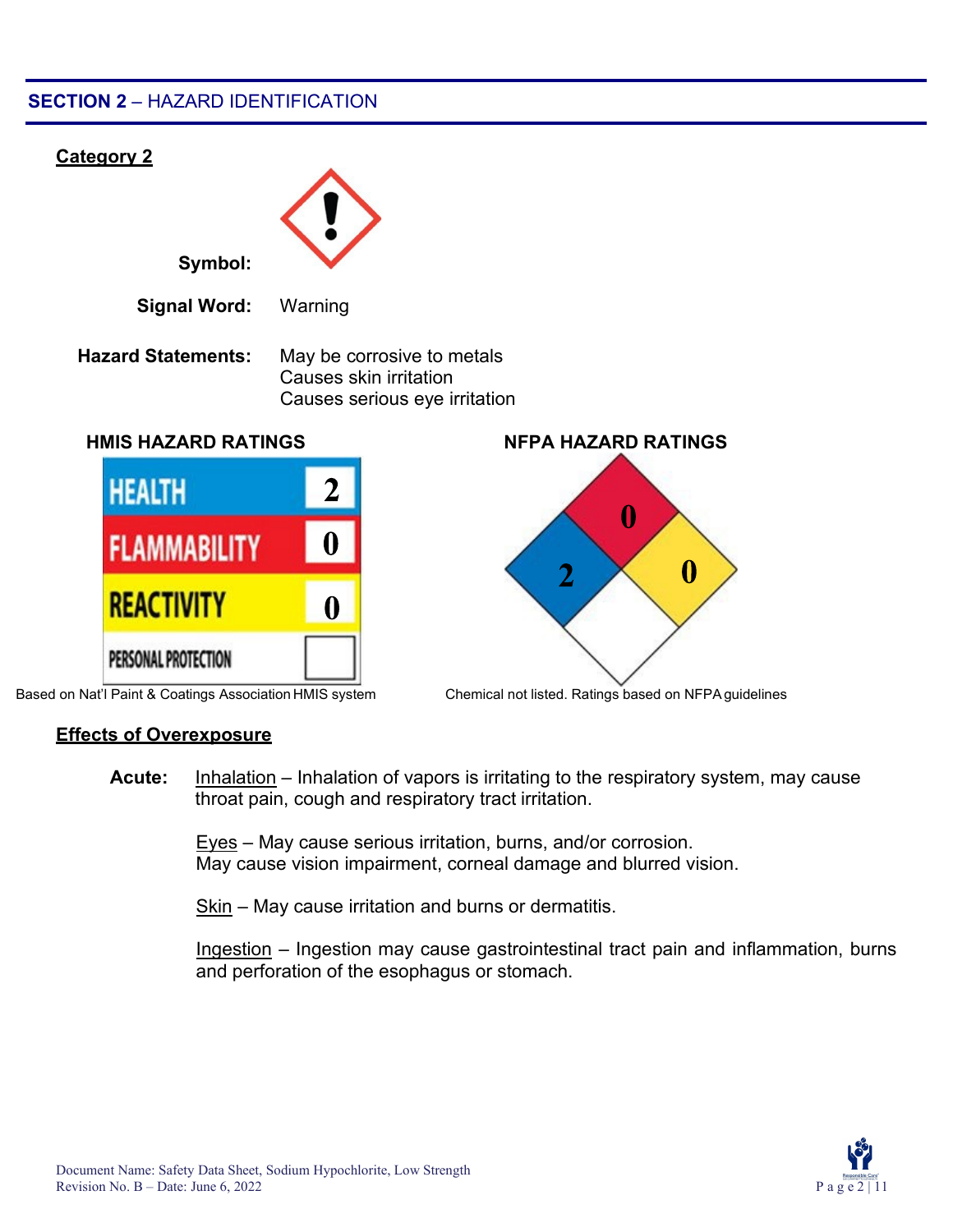**Chronic:** Repeated inhalation exposure may cause impairment of lung function.

**Appearance:** Colorless to light yellow-green liquid.

**Routes of Entry:** Inhalation, Eye Contact, Skin, Ingestion

**Cancer Information:** This product has not been listed as carcinogenic by the following agencies: IARC, NTP, and OSHA

**Mutagenicity:** Sodium hypochlorite has tested positive in in-vitro test systems and negative in invivo test systems. These results are consistent with other germicides.

**Medical Conditions Aggravated by Exposure:** Asthma, Heart disease, Respiratory disorder

#### **SECTION 3** – COMPOSITION, INFORMATION OR INGREDIENTS

| <b>CAS Number</b> | <b>Name</b>                                                       | <b>Common Names</b>                                                                                                                   |
|-------------------|-------------------------------------------------------------------|---------------------------------------------------------------------------------------------------------------------------------------|
| 7732-18-5         | Water                                                             | Water                                                                                                                                 |
|                   | <b>Percentage</b><br>VOL. 92.0 to 95.0<br>WT. 92.5 to 95.1        | <b>Exposure Limits</b><br>PEL: Not Established<br>TLV: Not Established<br><b>STEL: Not Established</b><br><b>IDLH: NotEstablished</b> |
| <b>CAS Number</b> | <b>Name</b>                                                       | <b>Common Names</b>                                                                                                                   |
| 7681-52-9         | Hypochlorous Acid, Sodium Salt                                    | Sodium Hypochlorite                                                                                                                   |
|                   | <b>Percentage</b><br>VOL. 5.0 to 8.0<br>$WT: 4.9 \text{ to } 7.5$ | <b>Exposure Limits</b><br>PEL:<br>N/A<br>TLV:<br>N/A<br>STEL: $2 \text{ mg/m}^3$ (US WEEL)<br><b>IDLH: Not Established</b>            |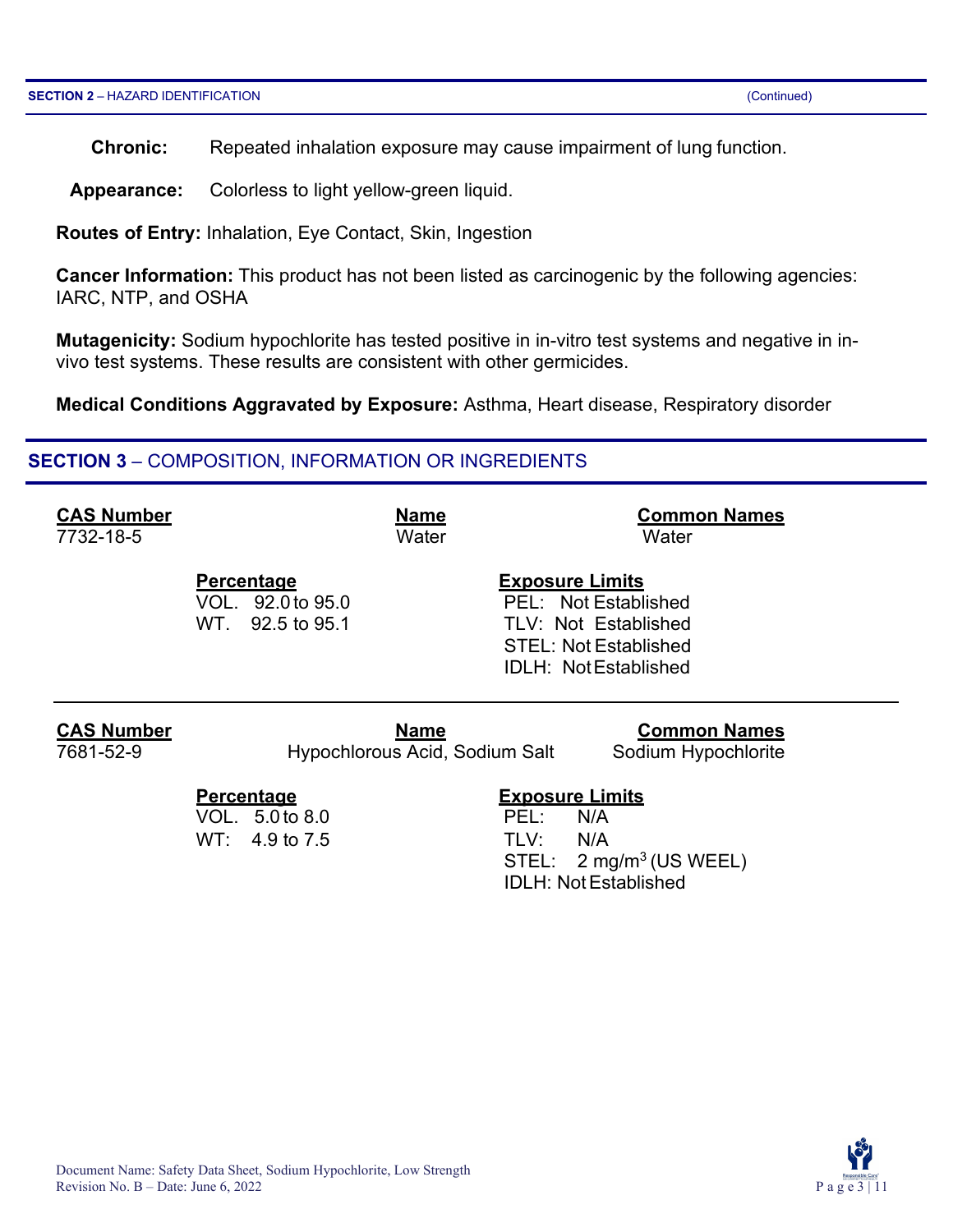**Listed on:** - The EINECS inventory, or in compliance with the inventory.

- **-** The TSCA inventory.
- **-** The AICS inventory, or in compliance with the inventory.
- **-** The DSL list.
- **-** The ENCS inventory, or in compliance with the inventory.
- **-** The KECI inventory, or in compliance with the inventory.
- **-** The PICCS inventory, or in compliance with the inventory.
- **-** The IECSC inventory, or in compliance with the inventory.
- **-** The NZIoC inventory, or in compliance with the inventory.

#### **SECTION 4** – FIRST AID MEASURES

- **Inhalation:** Remove to fresh air. If breathing is difficult, have qualified person administer oxygen. If respiration stops, give mouth-to-mouth resuscitation. **SEEK MEDICAL ATTENTION IMMEDIATELY**.
	- **Eyes:** Immediately flush eyes with plenty of water for at least 15 minutes. **SEEK MEDICAL ATTENTION IMMEDIATELY**.
	- **Skin:** Flush thoroughly with cool water under shower for at least 15 minutes while removing contaminated clothing and shoes. Discard non-rubber shoes. Wash clothing before reuse. Continue to flush until medical attention arrives. **SEEK MEDICAL ATTENTION IMMEDIATELY.**
	- **Ingestion:** Do not induce vomiting. Rinse mouth and give water or milk if the person is conscious. If vomiting occurs, keep airway clear and give more milk or water. **SEEK MEDICAL ATTENTION IMMEDIATELY**.

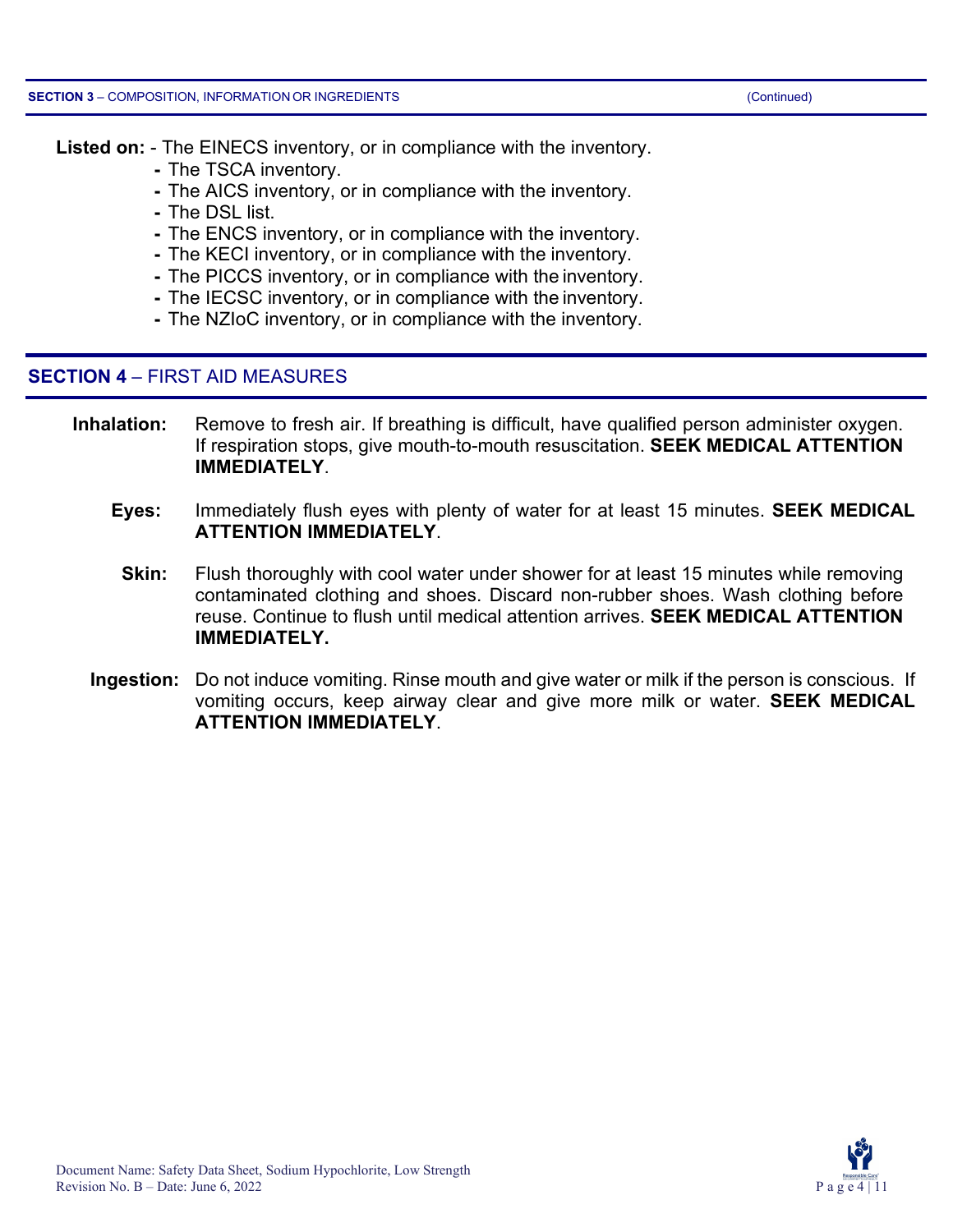| <b>Flash Point:</b>                            | N/A                  |
|------------------------------------------------|----------------------|
| <b>Auto-ignition Temperature:</b>              | N/A                  |
| Flammable Limits in Air - % by Volume - Upper: | N/A                  |
| Lower:                                         | N/A                  |
| <b>Sensitivity to Mechanical Impact:</b>       | <b>Not Sensitive</b> |
| <b>Sensitivity to Static Discharge:</b>        | <b>Not Sensitive</b> |

#### **Extinguishing Media**

Use water spray, fog, foam, dry chemical, or carbon dioxide or agents suitable for materials in surrounding fire. Do not use Mono Ammonium Phosphate (MAP) type extinguishers directly on this product.

#### **Fire Fighting Procedures**

Use self-contained breathing apparatus and full protective equipment. Acid contamination will produce very irritating fumes similar to chlorine.

#### **Fire and Explosion Hazard**

Sodium Hypochlorite or its solutions decompose when heated. Decomposition products may cause containers to rupture or explode. Vigorous reaction is possible with organic materials or oxidizing agents and may result in fire. May release toxic gases.

#### **SECTION 6** – ACCIDENTAL RELEASE MEASURES

#### **Steps to be Taken if Material is Released or Spilled**

Do not allow spilled material to enter sewers or streams. Flush with water to dilute as much as possible and pump into polyethylene containers for disposal. Avoid heat and contamination with acid materials. Do not use combustible materials such as sawdust to absorb Sodium Hypochlorite Solution.

#### **Ventilation Requirements**

Provide good general room ventilation plus local exhaust at points of emission.

#### **SECTION 7** – HANDLING AND STORAGE

#### **Handling Precautions**

Do not store adjacent to chemicals that may react if spillage occurs. Comply with DOT regulations when shipped. If closed containers become heated, vent to release decomposition products (mainly oxygen under normal decomposition). Do not mix or contaminate with ammonia, hydrocarbons, acids, alcohols or ethers.

**Do Not Reuse Containers:** Product residues may remain in containers. All labeled precautions must be observed. Dispose of container in a manner meeting government regulations.

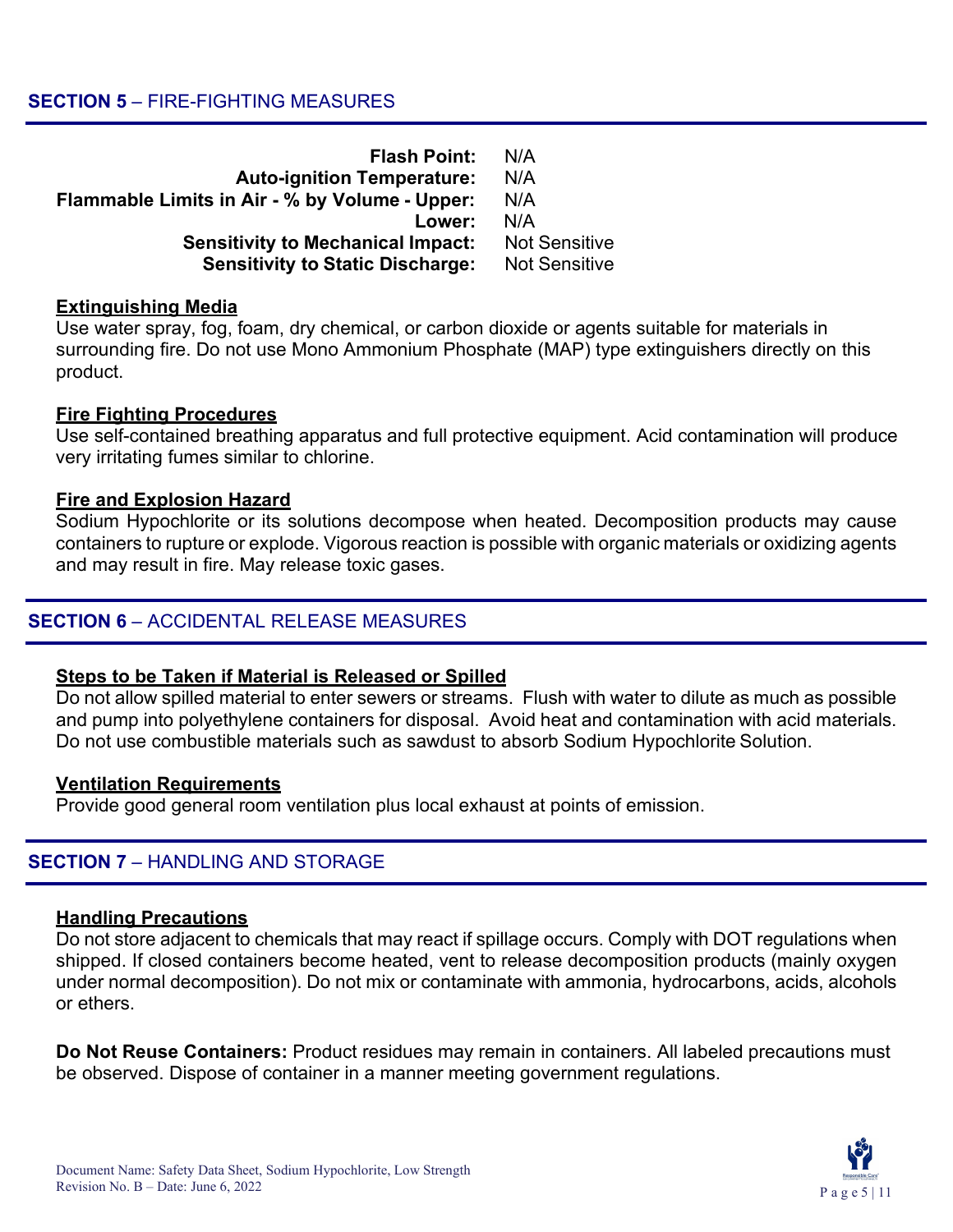#### **SECTION 8** – EXPOSURE CONTROLS AND PERSONAL PROTECTION

#### **Specific Personal Protective Equipment**

- **Respiratory:** NIOSH/MSHA approved respirator with N95 (dust, fume, mist) cartridges may be permissible under certain circumstances where airborne concentrations are expected to exceed exposure limits. Acid gas cartridges may be required if decomposition products are present. A respiratory protection program that meets 29 CFR 1910.134 must be followed whenever workplace conditions warrant use of a respirator.
	- **Eye:** Wear chemical safety goggles or face shield to protect against splashing when appropriate.
	- **Gloves:** Wear impervious gloves such as rubber, neoprene or vinyl.
		- **Other:** Wear impervious protective clothing including rubber safety shoes. Eye wash facility and emergency shower should be in close proximity.

#### **SECTION 9** – PHYSICAL AND CHEMICAL PROPERTIES

| Appearance:                    | Colorless to light yellow-green. |                                                               |
|--------------------------------|----------------------------------|---------------------------------------------------------------|
| Odor:                          | Pungent chlorine like odor.      |                                                               |
| <b>Physical State:</b>         | Liquid.                          |                                                               |
| pH:                            | 12 @ 100 g/L                     |                                                               |
| <b>Vapor Pressure:</b>         | No data available                |                                                               |
| <b>Boiling Point:</b>          | $(Q760 \text{ mm Hg})$           | Decomposes above 110 $\rm{^{\circ}C}$ (230 $\rm{^{\circ}F}$ ) |
| <b>Freezing/Melting Point:</b> | approximately 20°F               |                                                               |
| <b>Solubility in Water:</b>    | $100\%$ (by weight)              |                                                               |
| <b>Specific Gravity:</b>       | $1.07 - 1.12$                    | $(H2O = 1)$                                                   |
| <b>Odor Threshold (ppm):</b>   | 0.9 ppm approximate              |                                                               |

#### **SECTION 10** – STABILITY AND REACTIVITY

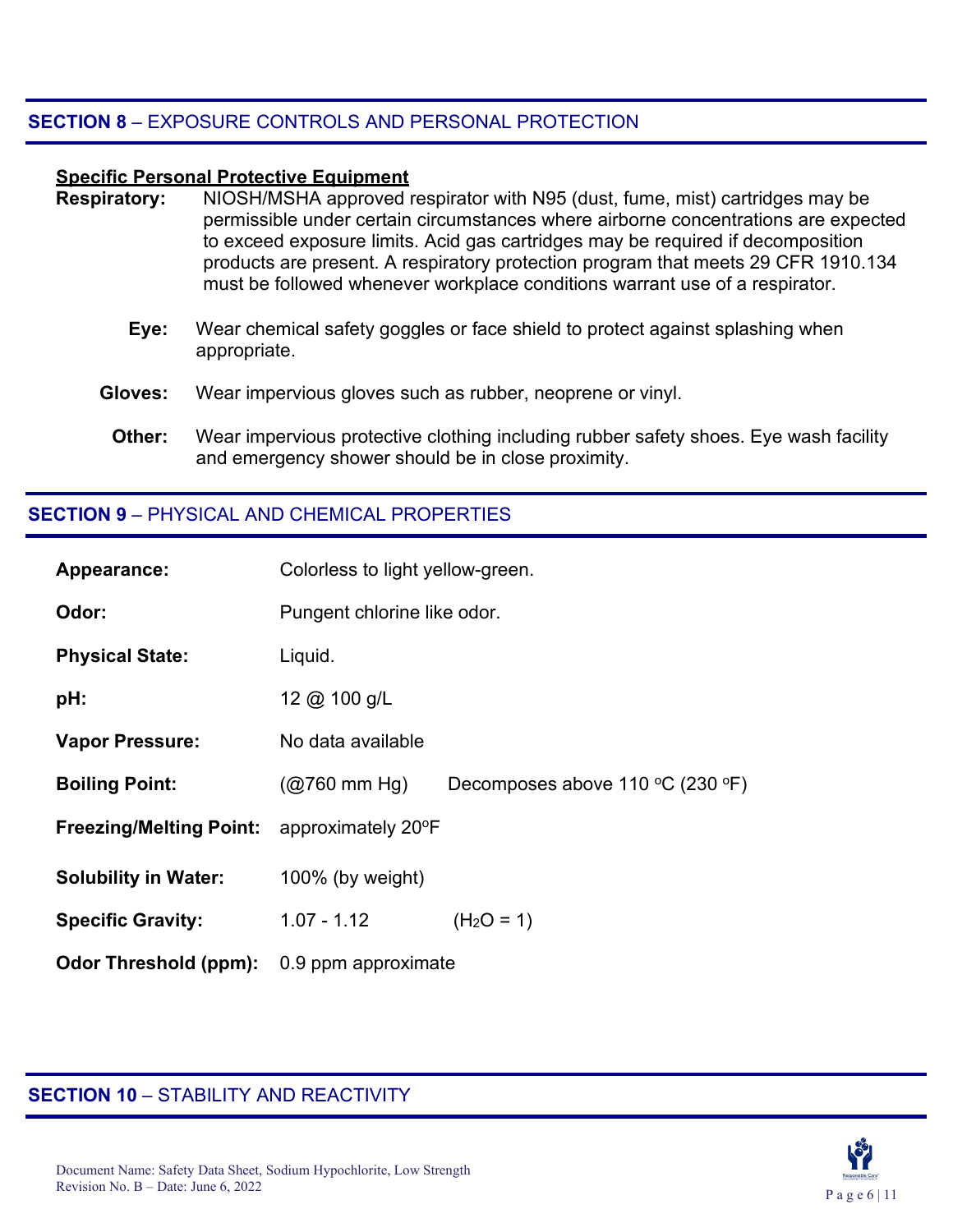#### **Conditions Contributing to Instability**

Sodium hypochlorite is an oxidizer, stability decreases with concentration, heat, light, decrease in pH and contamination by metals.

#### **Incompatibility**

Avoid contamination with heavy metals, reducing agents, organics, ether, ammonia, and acids.

**Reacts With:** Organics, ammonia and acids.

**Hazardous Decomposition Products:** Acid fumes, Hydrogen chloride and Chlorine.

**Hazardous Polymerization:** Material is not known to polymerize.

#### **SECTION 11** – TOXICOLOGICAL INFORMATION

**CAS Number** 7681-52-9

**Name** Sodium Hypochlorite **Common Names Bleach** 

**Acute Oral LD<sub>50</sub>:** (rat) 8,200 mg/kg<br> **in Irritation LD**<sub>50</sub>: (rabbit) > 10,000 mg/kg **Primary Skin Irritation LD<sub>50</sub>:** 

The toxicity and corrosivity of Sodium Hypochlorite is a function of concentration. Industrial grades of higher concentrations than household bleach are more toxic and corrosive.

### **SECTION 12** – ECOLOGICAL INFORMATION

| <u> Aquatic Ecotox Data</u> |                                 |                                         |                           |
|-----------------------------|---------------------------------|-----------------------------------------|---------------------------|
|                             | <b>Fish:</b> $LC_{50}$ (96 hr.) | Primephales pomelas<br>(Fathead minnow) | 1.40 mg/L                 |
|                             | $EC_{50}$ (48 hr.)              | Daphnia magna<br>(water flea)           | 1.40 mg/L<br>$0.035$ mg/L |

**Biodegradation:** This material is inorganic and not subject to biodegradation.

**Persistence:** This material is believed not to persist in the environment.

**Bioconcentration:** This material is not expected to bioconcentrate in organisms.

This material is harmful to fish, invertebrates, amphibians, and plants.

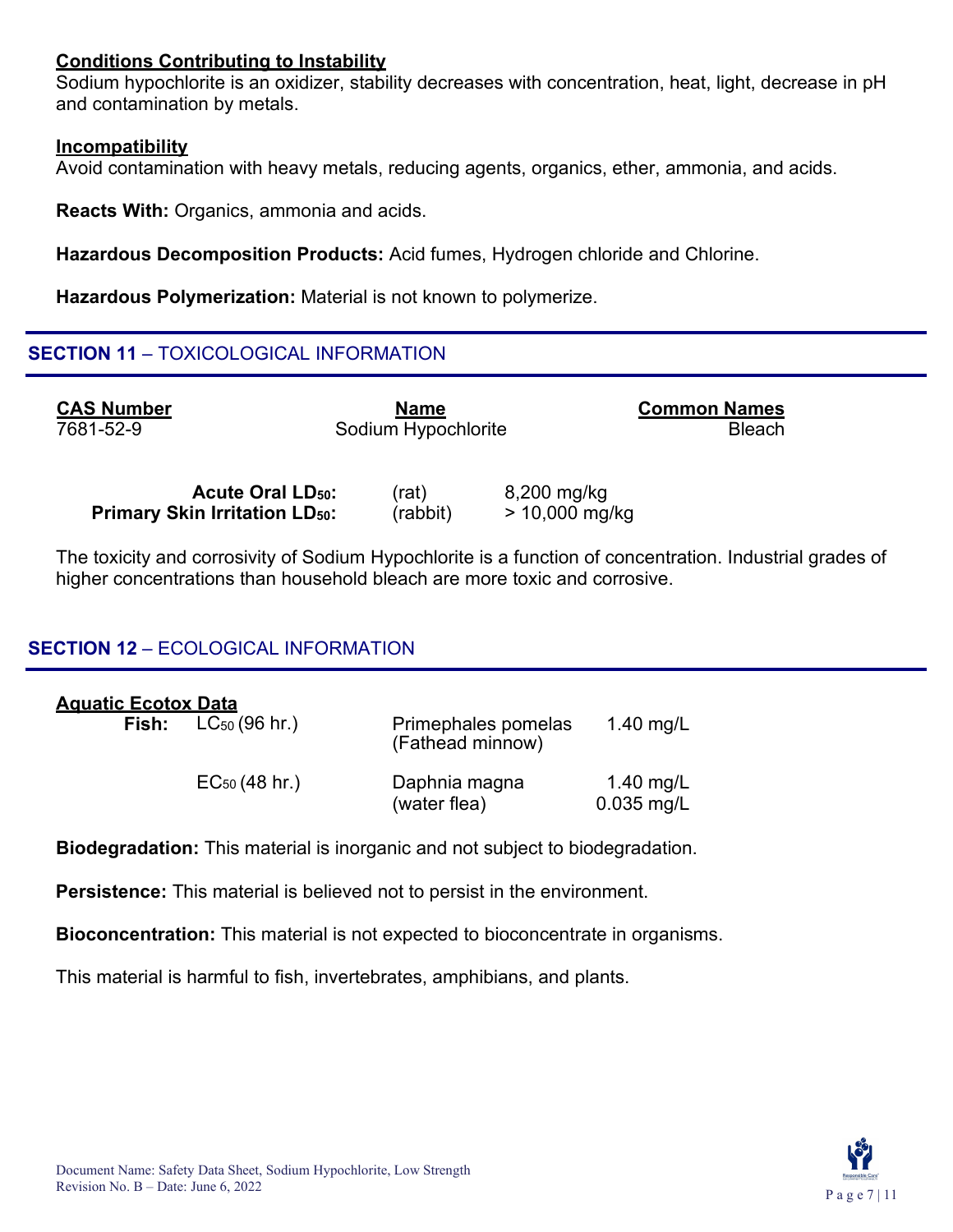#### **SECTION 13** – DISPOSAL CONSIDERATIONS

#### **Waste Disposal Method**

Reduce with agents such as bisulfites or ferrous salt solutions. Some heat will be produced. Keep on alkaline side and dilute with copious amounts of water. Main end product is salt water. Comply with all applicable governmental regulations.

#### **Product Disposal**

Product should be completely removed from containers. Material that cannot be used or chemically reprocessed should be disposed of in a manner meeting government regulations.

#### **SECTION 14** – TRANSPORT INFORMATION

| <b>DOT Proper Shipping Name:</b>                               | <b>Hypochlorite Solutions</b> |
|----------------------------------------------------------------|-------------------------------|
| <b>DOT Hazard Class:</b>                                       | 8                             |
| <b>DOT ID Number:</b>                                          | UN1791                        |
| <b>DOT Packing Group:</b>                                      | Ш                             |
| <b>DOT Hazardous Substance:</b>                                | RQ 100# (Sodium Hypochlorite) |
| <b>DOT Marine Pollutant:</b><br><b>Additional Description:</b> | N/A<br>N/A                    |

#### **SECTION 15** – REGULATORY INFORMATION

#### **U.S. Federal Regulations**

Section 311 of The Clean Water Act lists this product as a hazardous substance, which if discharged to water, may require immediate response to mitigate danger to public health and welfare. Spills of 100 pounds or more must be reported to the National Response Center at the following number: 1-800-424-8802

Material is contained on a composite list as required under 101 (14) of CERCLA.

Sodium Hypochlorite Solution is regulated by the USEPA under the Federal Insecticide, Fungicide and Rodenticide Act (FIFRA) as a pesticide product.

Sodium Hypochlorite Solution produced by Kuehne Chemical Company, Inc. is registered with the USEPA under Registration Number 35317-20001.

**OSHA:** This material is considered hazardous by the OSHA Hazard Communication Standard (29 CFR 1910.1200) (US).

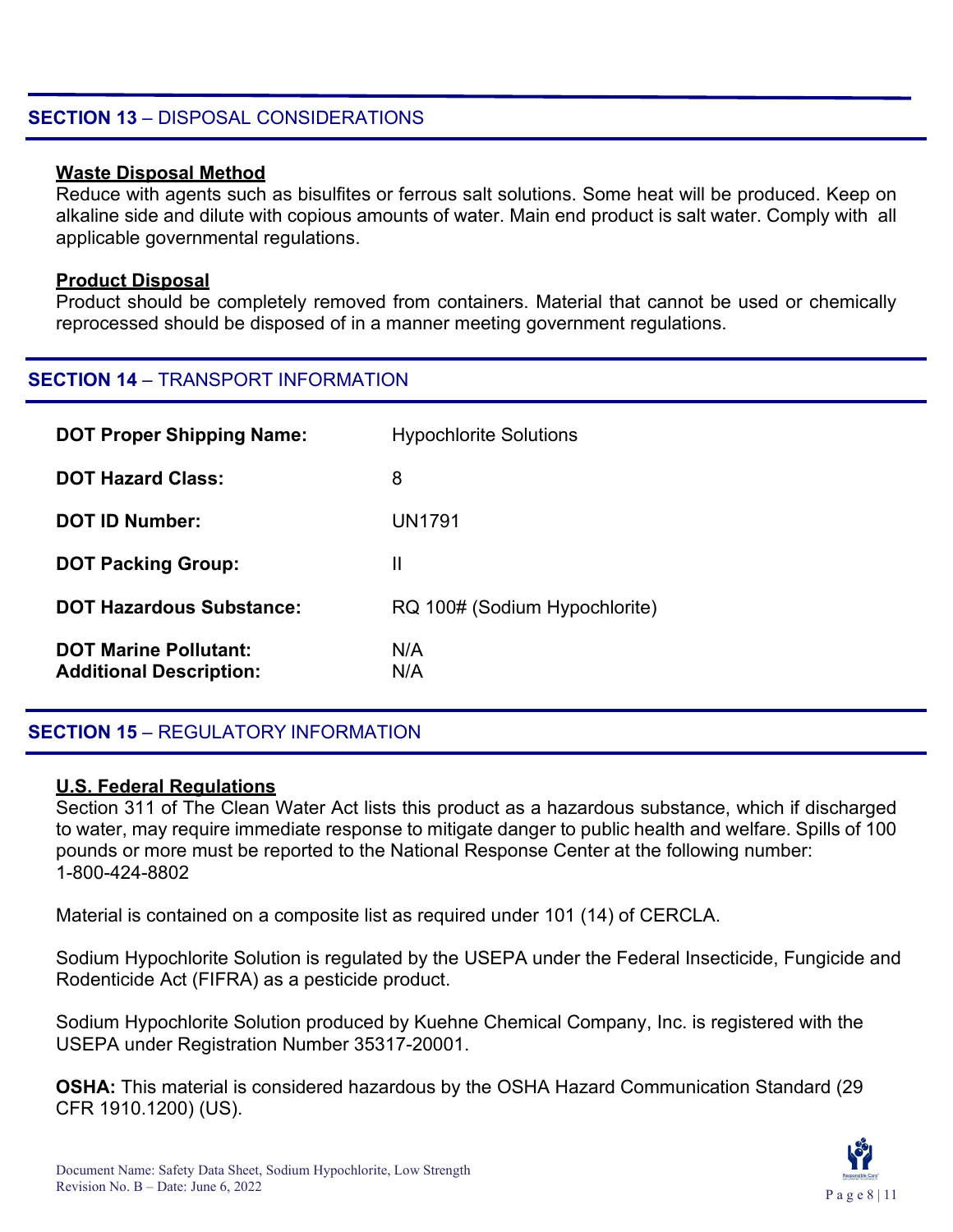**TSCA (Toxic Substances Control Act):** This product is not subject to export notification.

#### **CERCLA and SARA/Title III:**

Hazard Categories: Corrosive to Metal

**Oxidizer** Acute Toxicity Respiratory or skin sensitization Serious eye damage or irritation Skin corrosion or irritation

This product is registered with the USEPA as a pesticide as required under the Federal Insecticide, Fungicide and Rodenticide Act (FIFRA).

#### **Other Standards**

**NSF Certification:** This product has been classified as an approved drinking water treatment chemical under ANSI/NSF Standard 60. **USDA Approvals:** B-1, D-2, L-1, Q-4 & Fruit and Vegetable washing compounds.

# **SECTION 16** – OTHER INFORMATION

**Prepared By:** Kuehne Company's health, Safety, Environmental & Security Department

For additional non-emergency health, safety or environmental information, telephone: (973) 589 - 0700 or write to:

#### Kuehne Chemical Company, Inc. 86 N. Hackensack Avenue South Kearny, New Jersey 07032-4673

**IMPORTANT:** The information contained herein is offered only as a guide to the handling of this specific material and has been prepared in good faith by technically knowledgeable personnel. It is not intended to be all-inclusive and the manner and conditions of use and handling may involve other and additional considerations.

The information presented herein, while not guaranteed, was prepared by competent technical personnel and is true and accurate to the best of our knowledge. NO WARRANTY OF MERCHANTABILITY OR FITNESS FOR PURPOSE, OR OF ANY OTHER KIND, EXPRESS OR IMPLIED, IS MADE REGARDING PERFORMANCE, STABILITY OR **OTHERWISE** 

This information is not intended to be all-inclusive as to the manner and conditions of handling and storage. Other factors may involve other or use additional safety or performance considerations. While our technical personnel will be happy to respond to questions regarding safe handling and use procedures, safe handling and use remains the responsibility of the customer. No suggestions for use are intended as, and nothing herein shall be construed as a recommendation to infringe any existing patents or violate any federal, state or local laws, rules, regulations or ordinances.

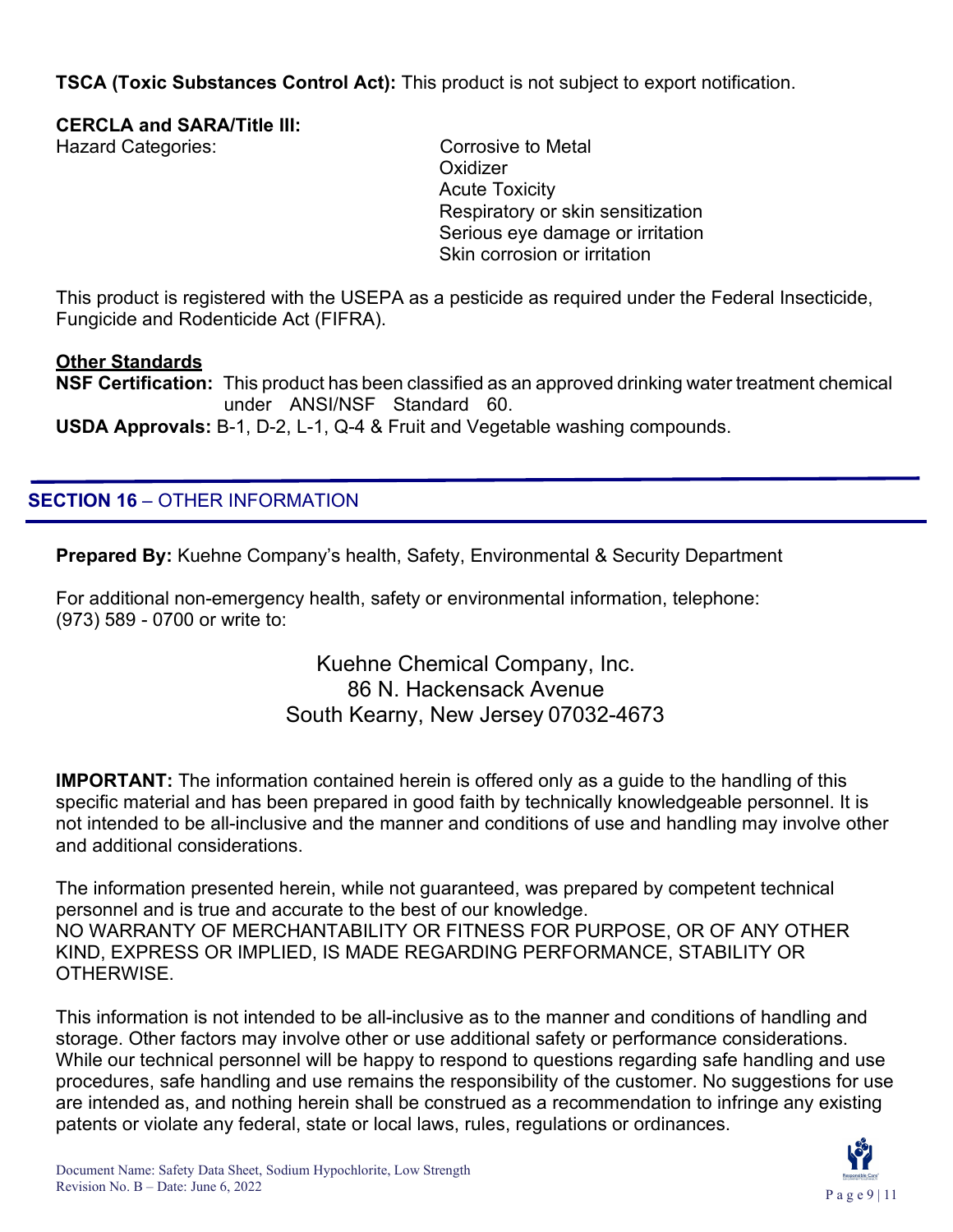No warranty of any kind is given or implied and Kuehne Chemical Company, Inc. will not be liable for any damages, losses, injuries or consequential damages that may result from the use of or reliance on any information contained herein.

This Material Safety Data Sheet (MSDS) covers the following materials:

Sodium Hypochlorite - Liquid: 5.0% to 8.0% by volume – 4.9% to 7.5% by weight

#### **REFERENCES:**

American National Standard, Z400.1-1993

Chlorine Institute Pamphlet 96 (Sodium Hypochlorite Manual), Edition 5, September 2017

National Institute for Occupational Safety and Health, US Dept. of Health & Human Services, Cincinnati, June, 1994. Supplier's Material Safety Data Sheets.

Windholz, Martha, Ed, The Merck Index, 11<sup>th</sup> ed., Merck and Co, Inc., Rahway, New Jersey, 1989.

# **WARNING LABEL INFORMATION**

|       | <b>Active Ingredient:</b> Sodium Hypochlorite (NaOCI) $\ldots$ 4.9 – 7.5 % (by weight) |           |
|-------|----------------------------------------------------------------------------------------|-----------|
|       |                                                                                        |           |
| Total |                                                                                        | 100.0 $%$ |

# **KEEP OUT OF REACH OF CHILDREN**



**Category 1**



#### **PRECAUTIONARY STATEMENTS HAZARDOUS TO HUMANS AND DOMESTIC ANIMALS**

**DANGER:** Corrosive. Causes irreversible eye and skin damage. Do not get in eyes, on skin or on clothing. Harmful if absorbed through the skin. Applicators or other handlers must wear coveralls over long sleeve shirt and long pants, socks and rubber boots, face shield or goggles and rubber gloves when handling this product. Wash thoroughly with soap and water after handling dad before eating,

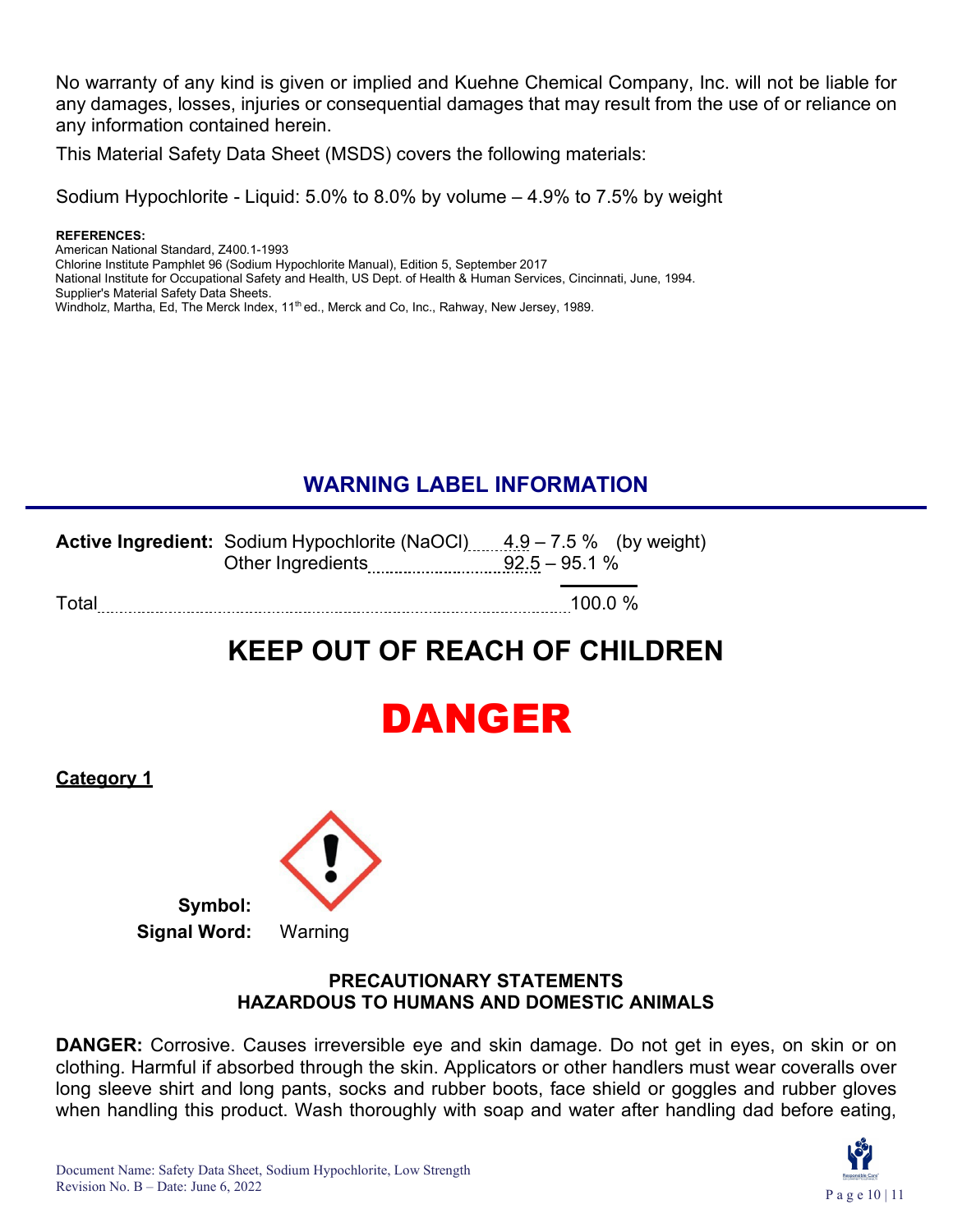drinking, chewing gum, using tobacco or using the toilet. Avoid breathing vapors. Vacate poorly ventilated areas as soon as possible. Do not return until strong odors have dissipated. Remove and wash contaminated clothing before reuse.

**Environmental Hazards:** This pesticide is toxic to fish and aquatic organisms. Do not discharge effluent containing this product into lakes, streams, ponds, estuaries, oceans, or public waters unless this product is specifically identified and addressed in an NPDES permit. Do not discharge effluent containing this product to sewer systems without previously notifying the sewage treatment plant authority. For guidance, contact your State Water Board or Regional Office of the EPA.

**Physical and Chemical Hazards:** STRONG OXIDIZING AGENT. Mix only with water according to label directions. Mixing this product with chemicals (e.g. ammonia, acids, detergents, etc.) or organic matter (e.g. urine, feces, etc.) will release chlorine gas, which is irritating to eyes, lungs and mucous membranes.

## **DIRECTION FOR USE**

IT IS A VIOLATION OF FEDERAL LAW TO USE THIS PRODUCT IN A MANNER INCONSISTENT WITH ITS LABELING.

Re-formulators and Re-packagers of this product must obtain their own registrations from the United States Environmental Protection Agency (USEPA).

#### **For manufacturing use in the formation of end-use Products**

**NOTE:** This product degrades with age. Use a Chlorine test kit and increase dosage as necessary, to obtain the required level of available Chlorine.

#### **STORAGE AND DISPOSAL**

Store this product in a cool dry area away from direct sunlight and heat to prevent deterioration. In case of a spill, flood areas with large quantities of water. Product or rinsates that cannot be used should be diluted with water before disposal in a sanitary sewer. Do not contaminate food or feed by storage, disposal or cleaning of equipment.

Large storage containers should be rinsed thoroughly with water and returned to manufacturer for reconditioning. Large storage containers should be thoroughly rinsed with water before reuse.

#### **IN CASE OF**

**FIRE:** Use self-contained breathing apparatus and full protective equipment. Use water spray, foam, dry chemical or C02. Fire may liberate toxic gases.

**SPILL OR LEAKAGE:** Get protective equipment. Contain spill and pump into marked container for reclamation for disposal. Avoid discharges to sewers and streams. Spills of 100 pounds or more must be reported to the National Response Center at the following number: